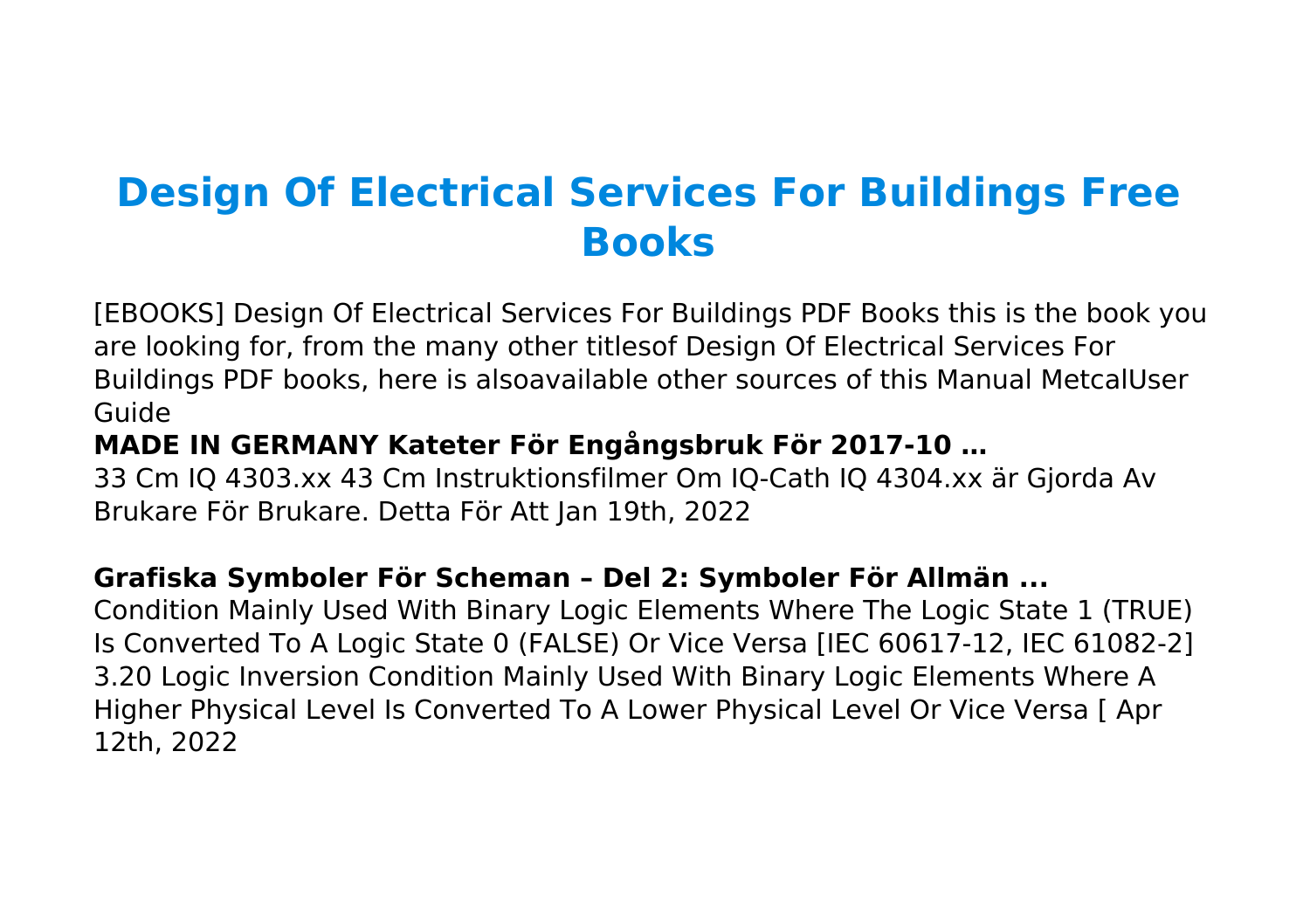### **NY DESIGN GJUTET STATIV FÖR MAXIMAL PRECISION …**

American Woodturner, USA T Et Och Funk å Yg! ... The Woodworker, UK Wolfgang Hess, Tormek Sverige DIN TORMEKHANDLARE: ... Jigg För Yxor SVA‑170, Jigg För Korta Verktyg SVS‑38, Jigg För Skölpar SVD‑186, Multijig Feb 7th, 2022

#### **Mechanical And Electrical Services For High Rise Buildings ...**

Mechanical And Electrical Services For High Rise Buildings Handbook Dec 24, 2020 Posted By Edgar Wallace Library TEXT ID 46791d0b Online PDF Ebook Epub Library Does Not Recommend That You Have Extraordinary Points Comprehending As Mechanical And Electrical Services For High Rise Buildings Handbook Dec 09 2020 Posted By Ann Mar 13th, 2022

#### **Design Calculations For Electrical Design - Electrical …**

Tables, Hand Calcs : X . X . 60 And 90 . Circuit Breaker And Fuse Sizing To Size Circuit Breakers And Fuses Per NEC Tables, Hand Calcs X X 60 And 90 Conduit Fill/Tray Size : To Size Conduit And Cable Tray Per NEC . NEC Tables, Cablematic Plus : X . X . 60 And 90 . Voltage Drop : For Heavily Loaded And/or Long Circuits To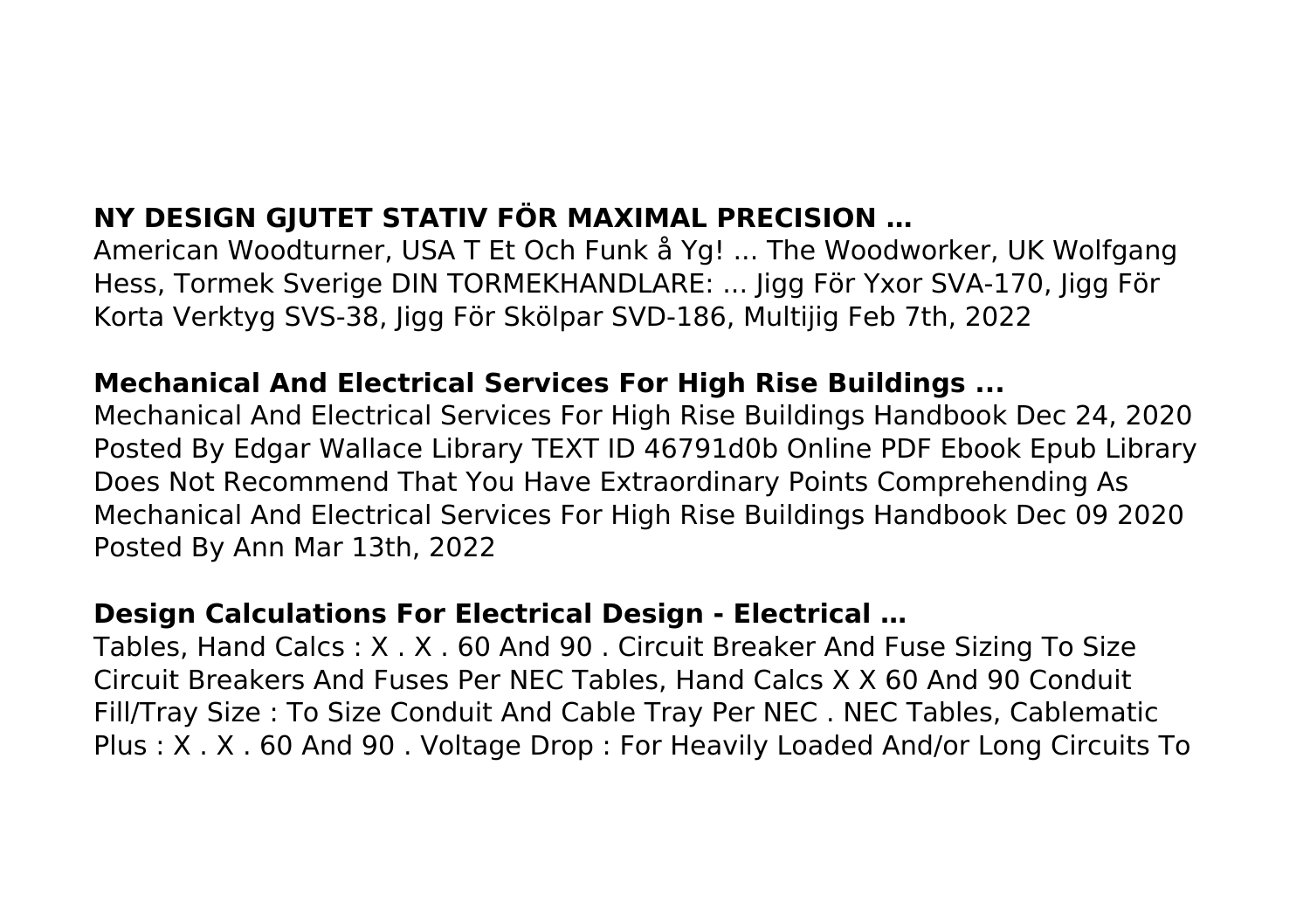Confirm Operation ... Jan 4th, 2022

#### **Electrical Design Of Commercial And Industrial Buildings**

Electrical-design-of-commercial-and-industrial-buildings 1/4 Downloaded From Dev1.emigre.com On December 4, 2021 By Guest [EPUB] Electrical Design Of Commercial And Industrial Buildings As Recognized, Adventure As Without Difficulty As Experience About Lesson, Amusement, As Without Difficulty As Contract Can Be Gotten By Just Checking Out A Books Mar 11th, 2022

#### **ASHRAE STANDARD Energy Standard For Buildings Except Buildings**

6.5.4.5 Pipe Sizing. All Chilled-water And Condenser-water Piping Shall Be Designed Such That The Design Flow Rate In Each Pipe Segment Shall Not Exceed The Values Listed In Table 6.5.4.5 For The Appropriate Total Annual Hours Of Opera-tion. Pipe Size Selections For Systems That Operate Under Vari- Apr 12th, 2022

#### **IBM Smarter Buildings: Buildings As Power Plants**

Why Is IBM Smarter Analytics Unparalleled In The Industry? Broad And Integrated Portfolio Of Information And Analytics Capabilities •Largest Investment In Analytics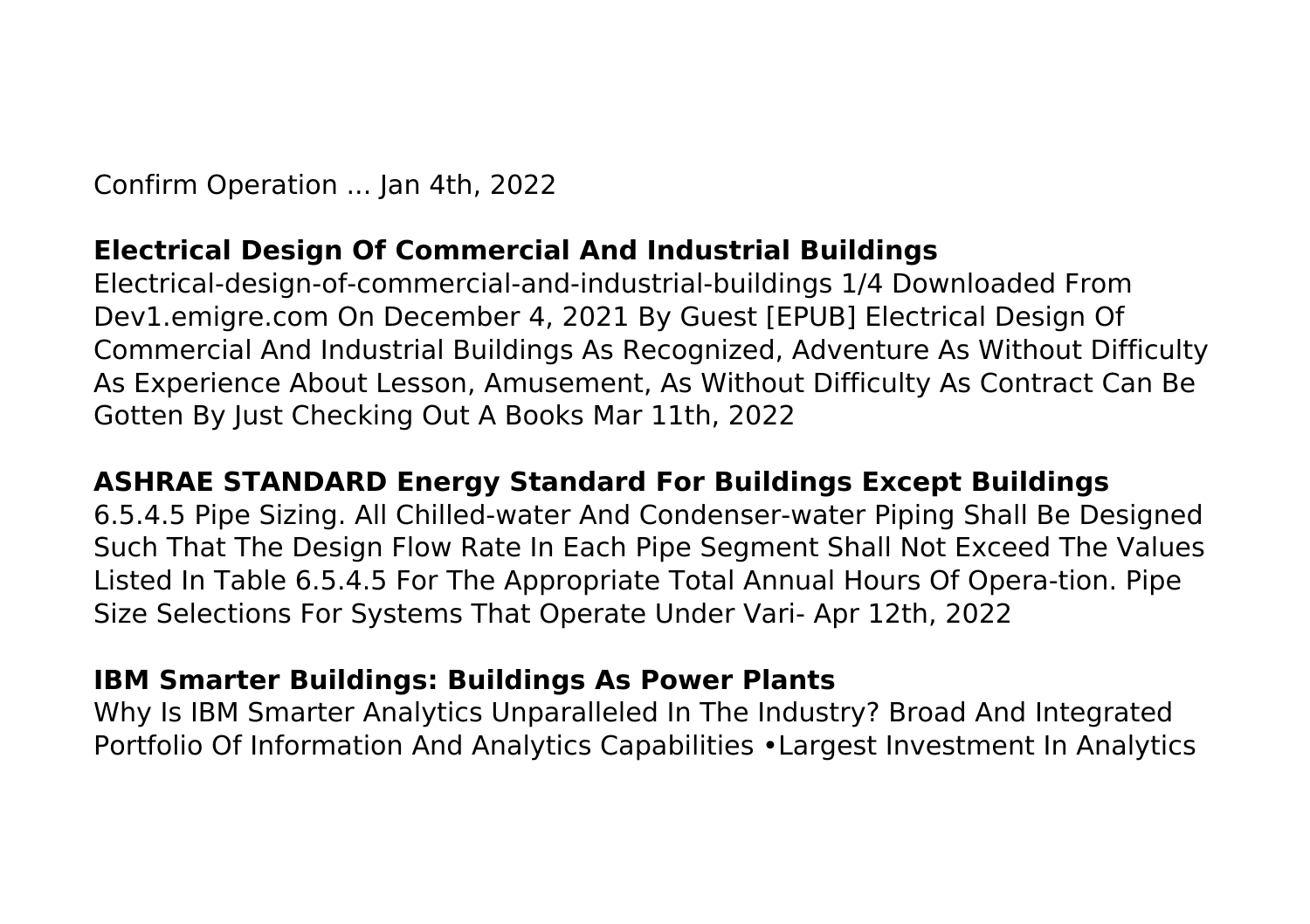Software And Solutions With Over \$16B In Acquisitions Since 2005 Apr 23th, 2022

#### **ACCU-STEEL ADVANTAGE BUILDINGS Standard Buildings: 30' …**

Durable Fabric — Options That. Uniquely Fit Any Application. Accu-Steel Advantage Buildings — A Better Choice . Advantage Buildings Are A Better Alternative . To Traditional Metal Buildings Because They Provide Similar Protection While Off Mar 2th, 2022

#### **Commercial Buildings / Industrial Buildings**

ASCO Power Technologies (ASCO) Provides The Solu - Tions To Handle The Transfer Of Critical Loads To Emer - Gency Sources Reliably And With State Of The Art Prod - Ucts. Using ASCO Products ... G 4000 4000 200kA 200kA 5000 L 100kA 100kA 100kA 0.05 100kA 100kA 100kA U 2600 - 4000 2600 ... Jun 7th, 2022

#### **KEY University Buildings Residential Buildings G Greek ...**

G10 Sigma Pi G11 Phi Sigma Kappa G12 Theta Chi G13 Zeta Psi G14 Lambda Chi Alpha G15 Phi Kappa Theta G16 Tau Kappa Epsilon G17 Sigma Alpha Epsilon G1 Alpha Xi Delta G2 Alpha Tau Omega G3 Alpha Pi G4 Alpha Gamma Delta G5 Chi